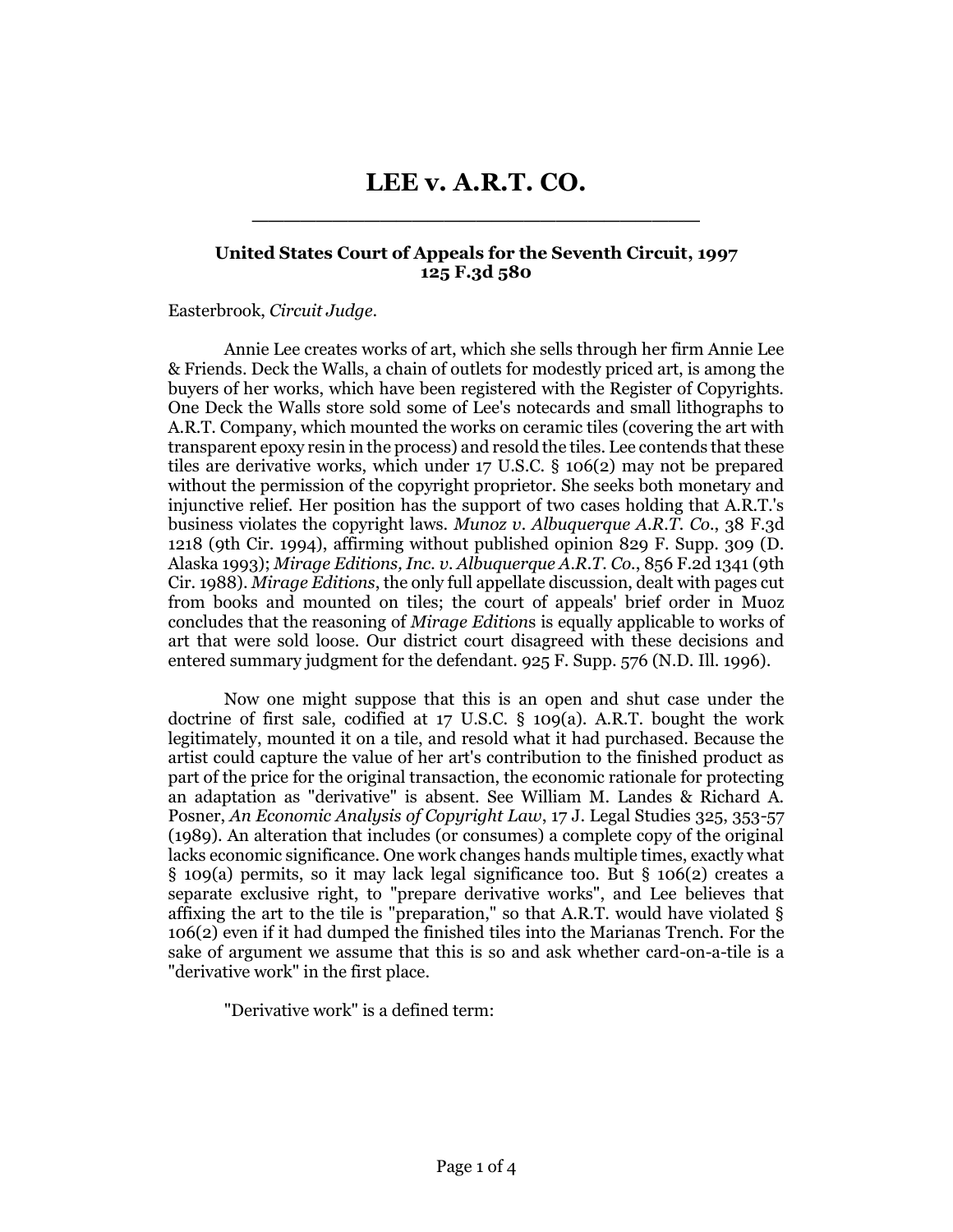A "derivative work" is a work based upon one or more preexisting works, such as a translation, musical arrangement, dramatization, fictionalization, motion picture version, sound recording, art reproduction, abridgment, condensation, or any other form in which a work may be recast, transformed, or adapted. A work consisting of editorial revisions, annotations, elaborations, or other modifications which, as a whole, represent an original work of authorship, is a "derivative work".

17 U.S.C. § 101. The district court concluded that A.R.T.'s mounting of Lee's works on tile is not an "original work of authorship" because it is no different in form or function from displaying a painting in a frame or placing a medallion in a velvet case. No one believes that a museum violates § 106(2) every time it changes the frame of a painting that is still under copyright, although the choice of frame or glazing affects the impression the art conveys, and many artists specify frames (or pedestals for sculptures) in detail. *Muno*z and *Mirage Edition*s acknowledge that framing and other traditional means of mounting and displaying art do not infringe authors' exclusive right to make derivative works. Nonetheless, the ninth circuit held, what A.R.T. does creates a derivative work because the epoxy resin bonds the art to the tile. Our district judge thought this a distinction without a difference, and we agree. If changing the way in which a work of art will be displayed creates a derivative work, and if Lee is right about what "prepared" means, then the derivative work is "prepared" when the art is mounted; what happens later is not relevant, because the violation of the § 106(2) right has already occurred. If the framing process does not create a derivative work, then mounting art on a tile, which serves as a flush frame, does not create a derivative work. What is more, the ninth circuit erred in assuming that normal means of mounting and displaying art are easily reversible. A painting is placed in a wooden "stretcher" as part of the framing process; this leads to some punctures (commonly tacks or staples), may entail trimming the edges of the canvas, and may affect the surface of the painting as well. Works by Jackson Pollock are notoriously hard to mount without damage, given the thickness of their paint. As a prelude to framing, photographs, prints, and posters may be mounted on stiff boards using wax sheets, but sometimes glue or another more durable substance is employed to create the bond.

Lee wages a vigorous attack on the district court's conclusion that A.R.T.'s mounting process cannot create a derivative work because the change to the work "as a whole" is not sufficiently original to support a copyright. Cases such as *Gracen v. The Bradford Exchange, Inc.*, 698 F.2d 300 (7th Cir. 1983), show that neither A.R.T. nor Lee herself could have obtained a copyright in the card-on-a-tile, thereby not only extending the period of protection for the images but also eliminating competition in one medium of display. After the ninth circuit held that its mounting process created derivative works, A.R.T. tried to obtain a copyright in one of its products; the Register of Copyrights sensibly informed A.R.T. that the card-on-a-tile could not be copyrighted independently of the note card itself. But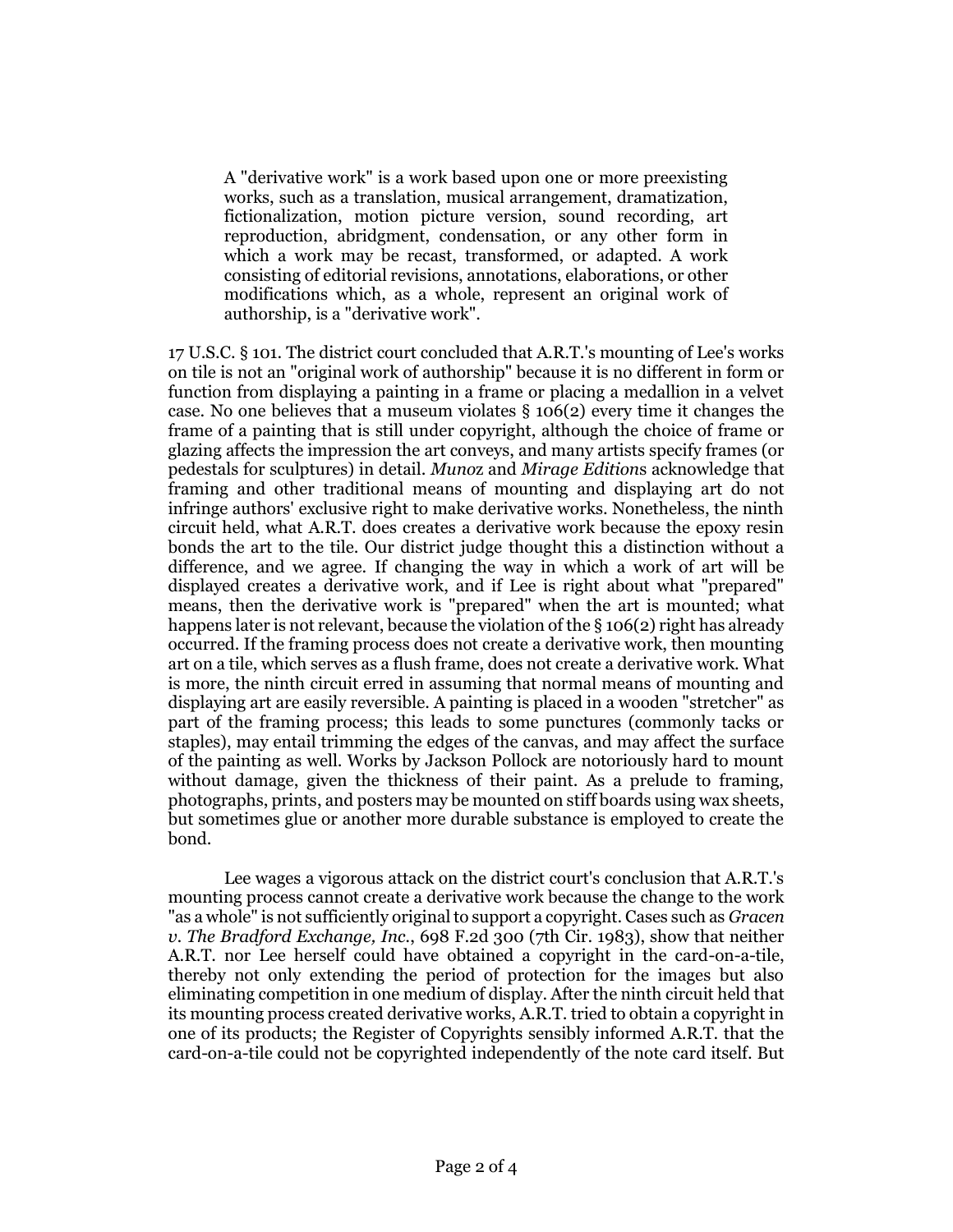Lee says that this is irrelevant--that a change in a work's appearance may infringe the exclusive right under § 106(2) even if the alteration is too trivial to support an independent copyright. Pointing to the word "original" in the second sentence of the statutory definition, the district judge held that "originality" is essential to a derivative work. This understanding has the support of both cases and respected commentators. E.g., *L. Batlin & Son, Inc. v. Snyder*, 536 F.2d 486 (2d Cir. 1976); Melville B. Nimmer & David Nimmer, 1 *Nimmer on Copyright*s § 3.03 (1997). Pointing to the fact that the first sentence in the statutory definition omits any reference to originality, Lee insists that a work may be derivative despite the mechanical nature of the transformation. This view, too, has the support of both cases and respected commentators. E.g., *Lone Ranger Television, Inc. v. Program Radio Corp.*, 740 F.2d 718, 722 (9th Cir. 1984); Paul Goldstein, *Copyright: Principles, Law and Practic*e § 5.3.1 (2d ed. 1996) (suggesting that a transformation is covered by § 106(2) whenever it creates a "new work for a different market").

Fortunately, it is not necessary for us to choose sides. Assume for the moment that the first sentence recognizes a set of non-original derivative works. To prevail, then, Lee must show that A.R.T. altered her works in one of the ways mentioned in the first sentence. The tile is not an "art reproduction"; A.R.T. purchased and mounted Lee's original works. That leaves the residual clause: "any other form in which a work may be recast, transformed, or adapted." None of these words fits what A.R.T. did. Lee's works were not "recast" or "adapted". "Transformed" comes closer and gives the ninth circuit some purchase for its view that the permanence of the bond between art and base matters. Yet the copyrighted note cards and lithographs were not "transformed" in the slightest. The art was bonded to a slab of ceramic, but it was not changed in the process. It still depicts exactly what it depicted when it left Lee's studio. See William F. Patry, *Copyright*  Law and Practice 823-24 (1994) (disapproving *Mirage Editions* on this ground).<sup>1</sup> If mounting works a "transformation," then changing a painting's frame or a photograph's mat equally produces a derivative work. Indeed, if Lee is right about the meaning of the definition's first sentence, then any alteration of a work, however slight, requires the author's permission. We asked at oral argument what would happen if a purchaser jotted a note on one of the note cards, or used it as a coaster for a drink, or cut it in half, or if a collector applied his seal (as is common in Japan); Lee's counsel replied that such changes prepare derivative works, but that as a practical matter artists would not file suit. A definition of derivative work that makes criminals out of art collectors and tourists is jarring despite Lee's gracious offer not to commence civil litigation.

 $\overline{a}$ 

<sup>1</sup> Scholarly disapproval of *Mirage Editions* has been widespread. Goldstein § 5.3 at 5:81- 82; Nimmer & Nimmer § 3.03; Wendy J. Gordon, *On Owning Information: Intellectual Property and the Restitutionary Impulse*, 78 Va. L. Rev. 149, 255 n.401 (1992).